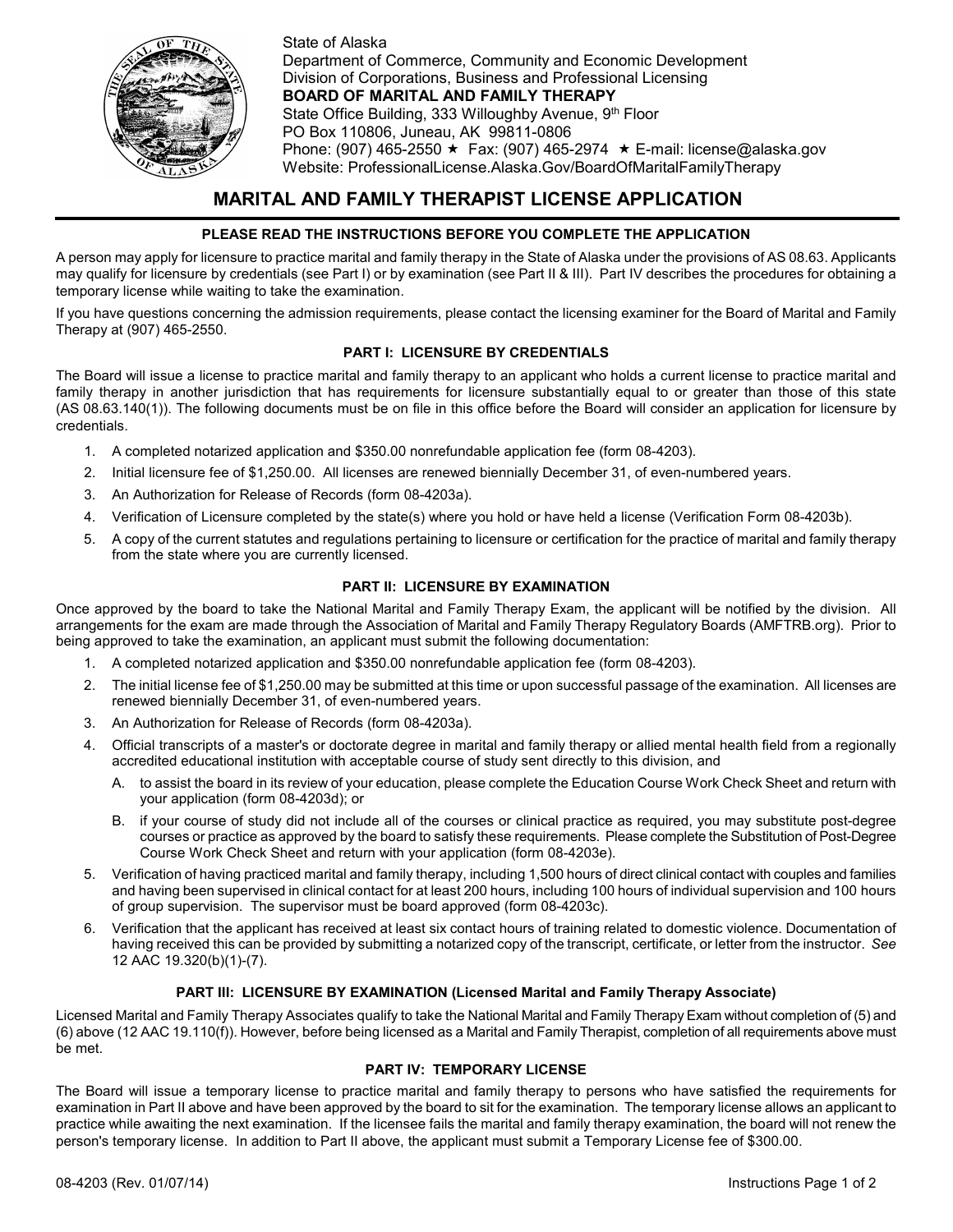### **GENERAL INFORMATION**

Once a person obtains licensure to practice marital and family therapy, they will need to become familiar with the requirements for licensure renewal and continuing education which are found under 12 AAC 19.300-.340.

In accordance with AS 08.63.900(5), the definition for the practice of marital and family therapy means the diagnosis and treatment of mental and emotional disorders that are referenced in the standard diagnostic nomenclature for marital and family therapy, whether cognitive, affective, or behavioral, within the context of human relationships, particularly marital and family systems; marital and family therapy involves:

- A. the professional application of assessments and treatments for psychotherapeutic services to individuals, couples, and families for the purpose of treating the diagnosed emotional and mental disorders;
- B. an applied understanding of the dynamics of marital and family interactions, along with the application of psychotherapeutic and counseling techniques for the purpose of resolving intrapersonal and interpersonal conflict and changing perceptions, attitudes, and behaviors in the area of human relationships and family life.

### **AS 47.17.020**

In accordance with AS 08.63.050(6), the Board of Marital and Family Therapy is required to ensure that all licensees are aware of the requirements under AS 47.17.020 – Persons required to report. It is an applicant's responsibility to obtain a copy of AS 47.17.020 and review

### **APPLICATION REVIEW**

The board meets at least twice a year and will review applications at Board meetings. Applications must be complete (including supporting documentation). Contact the division for meeting dates.

### **ADDRESS CHANGE**

In accordance with 12 AAC 02.900, a person must notify the division in writing of any change in address. You can download the Change of Address form from the division website at: *www.commerce.alaska.gov/occ.*

### **RENEWAL INFORMATION**

All certificates expire on December 31 of even-numbered years, regardless of when issued, except certificates issued within 90 days of the expiration date will be issued through the next biennium. Refer to 12 AAC 19.310 for continuing education requirements.

### **SOCIAL SECURITY NUMBER**

In accordance with AS 08.01.060, the department is not authorized to issue a license unless the applicant's social security number has been provided to the department. If you do not have a social security number, you may download the Request for Exception from Social Security Number Requirement form at *http://commerce.alaska.gov/occ* or contact the division.

### **PAYMENT OF CHILD SUPPORT AND STUDENT LOANS**

If the Alaska Child Support Enforcement Division has determined that you are in arrears on child support, or if the Alaska Commission on Postsecondary Education has determined you are in loan default, you may be issued a nonrenewable temporary license valid for 150 days. Contact Child Support Services at (907) 269-6900 or the Postsecondary Education office at (907) 465- 2962 or 1-800-441-2962 to resolve payment issues.

### **PUBLIC INFORMATION**

Please be aware that all information on the application form will be available to the public, unless required to be kept confidential by state of federal law. Information about current licensees, including mailing addresses, is available on the division's website at: *www.commerce.alaska.gov/occ* under License Search.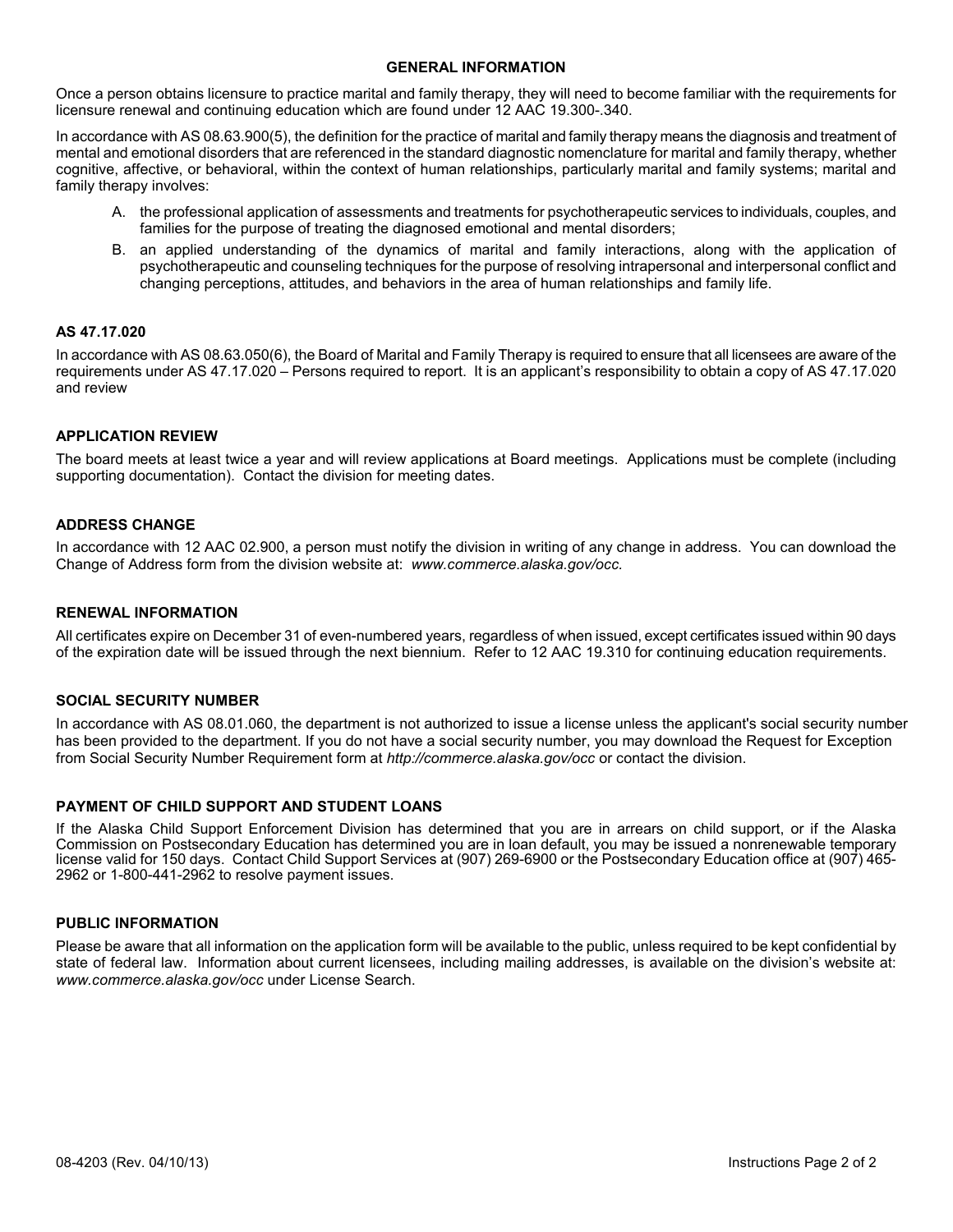|                                       |                                                                                                                                                                                                                                                                                                                                                                                                                                                     |                           |              | <b>MFT</b>            |  |
|---------------------------------------|-----------------------------------------------------------------------------------------------------------------------------------------------------------------------------------------------------------------------------------------------------------------------------------------------------------------------------------------------------------------------------------------------------------------------------------------------------|---------------------------|--------------|-----------------------|--|
|                                       | State of Alaska<br>Department of Commerce, Community and Economic Development<br>Division of Corporations, Business and Professional Licensing<br><b>BOARD OF MARITAL AND FAMILY THERAPY</b><br>State Office Building, 333 Willoughby Avenue, 9th Floor<br>PO Box 110806, Juneau, AK 99811-0806<br>Phone: (907) 465-2550 ★ Fax: (907) 465-2974<br>E-mail: license@alaska.gov<br>Website: ProfessionalLicense.Alaska.Gov/BoardOfMaritalFamilyTherapy |                           |              | For Division Use Only |  |
|                                       | <b>MARITAL AND FAMILY THERAPIST LICENSE APPLICATION</b>                                                                                                                                                                                                                                                                                                                                                                                             |                           |              |                       |  |
| Form must accompany this application. | THIS APPLICATION MUST BE COMPLETED IN FULL. If any section does not apply, please write N/A in the space provided.<br>TYPE OR PRINT IN INK ALL INFORMATION. A check or money order payable to "State of Alaska" or a Credit Card Payment                                                                                                                                                                                                            |                           |              |                       |  |
|                                       | Nonrefundable Application Fee: \$350.00                                                                                                                                                                                                                                                                                                                                                                                                             | □ License Fee: \$1,250.00 |              |                       |  |
|                                       | Wall Certificate Fee: \$ 20.00 (optional)<br>Temporary License Fee: \$300.00                                                                                                                                                                                                                                                                                                                                                                        |                           |              |                       |  |
|                                       | I HEREBY MAKE APPLICATION for licensure to practice Marital and Family Therapy in the State of Alaska by:                                                                                                                                                                                                                                                                                                                                           |                           |              |                       |  |
| Examination                           | Credentials*                                                                                                                                                                                                                                                                                                                                                                                                                                        |                           |              |                       |  |
|                                       | * IF APPLYING FOR LICENSURE BY CREDENTIALS, upon what state license is the application based?                                                                                                                                                                                                                                                                                                                                                       |                           |              |                       |  |
|                                       | State: Web and the state of the state of the state of the state of the state of the state of the state of the state of the state of the state of the state of the state of the state of the state of the state of the state of                                                                                                                                                                                                                      |                           |              |                       |  |
| <b>PERSONAL INFORMATION:</b>          |                                                                                                                                                                                                                                                                                                                                                                                                                                                     |                           |              |                       |  |
|                                       | Name: <u>Last</u><br>First                                                                                                                                                                                                                                                                                                                                                                                                                          | M.I.                      |              | Maiden                |  |
| <b>Mailing Address:</b>               | Street or PO Box                                                                                                                                                                                                                                                                                                                                                                                                                                    | City                      | <b>State</b> | Zip Code              |  |

| Business Telephone:     |                            | Home Telephone: |      |
|-------------------------|----------------------------|-----------------|------|
| Social Security Number: | (Required by AS 08.01.060) | Date of Birth:  | Sex: |

| Have you ever been known by any other name? $\Box$ No                         | ∏ Yes* |  |
|-------------------------------------------------------------------------------|--------|--|
| (*If name change was by court order, enclose a certified copy of such order.) |        |  |

**Email Agreement:** By providing my email address below, I agree to receive correspondence on any matter affecting my license or other business with the Alaska Board of Pharmacy or the Alaska Division of Corporations, Business and Professional Licensing via email at this address. I agree to notify the Division in writing when my email address changes. I understand failure to check my email address or to keep it in good standing may result in an inability to receive crucial information, potentially resulting in the inability to obtain or retain licensure.

Print Email Address:

| <b>COLLEGE EDUCATION (MASTER):</b>                                                                                                                                                                                             |                                                                                                                                                                                                                                      |  |
|--------------------------------------------------------------------------------------------------------------------------------------------------------------------------------------------------------------------------------|--------------------------------------------------------------------------------------------------------------------------------------------------------------------------------------------------------------------------------------|--|
| College or University Network and Solid College or University                                                                                                                                                                  |                                                                                                                                                                                                                                      |  |
|                                                                                                                                                                                                                                |                                                                                                                                                                                                                                      |  |
| <b>COLLEGE EDUCATION (DOCTORATE):</b>                                                                                                                                                                                          |                                                                                                                                                                                                                                      |  |
|                                                                                                                                                                                                                                | City and State <u>New York and State and State and State and State and State and State and State and State and State and State and State and State and State and State and State and State and State and State and State and Sta</u> |  |
| Dates Attended and the contract of the contract of the contract of the contract of the contract of the contract of the contract of the contract of the contract of the contract of the contract of the contract of the contrac | Degree Awarded & Date <b>Example 20</b>                                                                                                                                                                                              |  |

|  | 08-4203 (Rev. 01/07/19) |  |
|--|-------------------------|--|
|  |                         |  |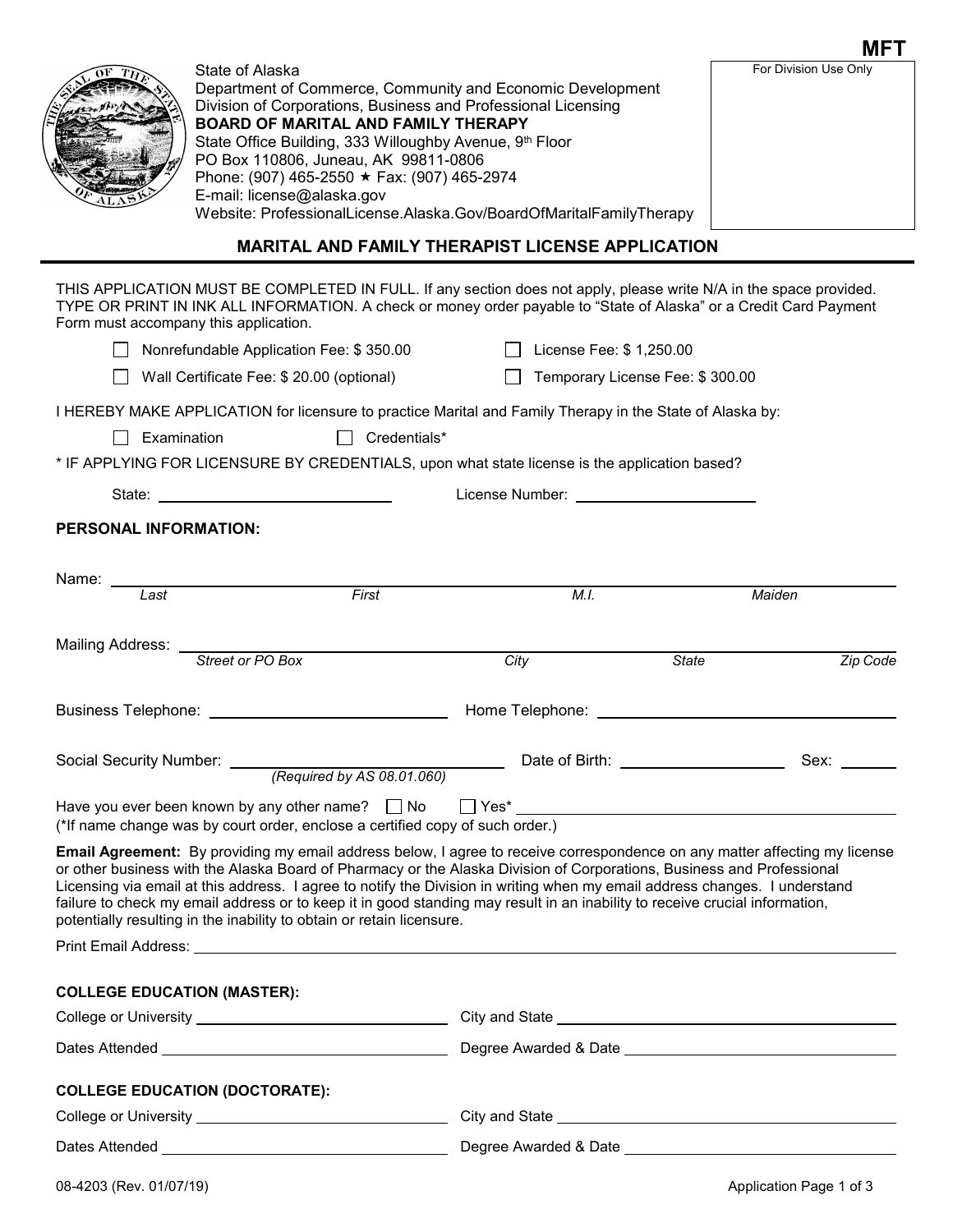**PROFESSIONAL DATA:** List the states in which you are and have been licensed to practice Marital and Family Therapy. Please indicate whether certified or licensed.

| <b>STATE</b> | LICENSED BY:<br>(Exam, Credentials, or other) | <b>LICENSE</b><br>NO. | DATE OF<br><b>ISSUANCE</b> | <b>EXPIRATION</b><br><b>DATE</b> | <b>State Board</b><br>Examination<br>Administered?<br>Indicate "Yes" or "No" |
|--------------|-----------------------------------------------|-----------------------|----------------------------|----------------------------------|------------------------------------------------------------------------------|
|              |                                               |                       |                            |                                  |                                                                              |
|              |                                               |                       |                            |                                  |                                                                              |
|              |                                               |                       |                            |                                  |                                                                              |

List any state(s) in which you **passed/failed** a marital and family therapy exam.

| <b>STATE</b> | <b>EXAM DATE</b> | EXAM ADMINISTERED BY | <b>PASSED/FAILED</b> |
|--------------|------------------|----------------------|----------------------|
|              |                  |                      |                      |
|              |                  |                      |                      |
|              |                  |                      |                      |

**OCCUPATIONAL DATA:** In chronological order, from most recent to most remote, list all relevant or related professional positions held. Provide names of employers, direct supervisors, addresses, ZIP code, telephone numbers, positions held, duties and responsibilities.

| <b>DATES</b> |  | NAME, ADDRESS AND TELEPHONE NUMBER<br>OF EMPLOYER AND<br>NAME OF DIRECT SUPERVISOR | POSITION HELD, DUTIES AND<br><b>RESPONSIBILITIES</b> |
|--------------|--|------------------------------------------------------------------------------------|------------------------------------------------------|
| From         |  |                                                                                    |                                                      |
| To           |  |                                                                                    |                                                      |
| From         |  |                                                                                    |                                                      |
| To           |  |                                                                                    |                                                      |
| From         |  |                                                                                    |                                                      |
| To           |  |                                                                                    |                                                      |
|              |  |                                                                                    |                                                      |
| From         |  |                                                                                    |                                                      |
| To           |  |                                                                                    |                                                      |

# **PROFESSIONAL ASSOCIATIONS:**

| <b>DATES</b> |       | NAME AND ADDRESS | OFFICE HELD | SPECIAL PROJECTS |
|--------------|-------|------------------|-------------|------------------|
| Began        | Ended | OF ASSOCIATION   | (IF ANY)    | OR COMMITTEES    |
|              |       |                  |             |                  |
|              |       |                  |             |                  |
|              |       |                  |             |                  |
|              |       |                  |             |                  |
|              |       |                  |             |                  |
|              |       |                  |             |                  |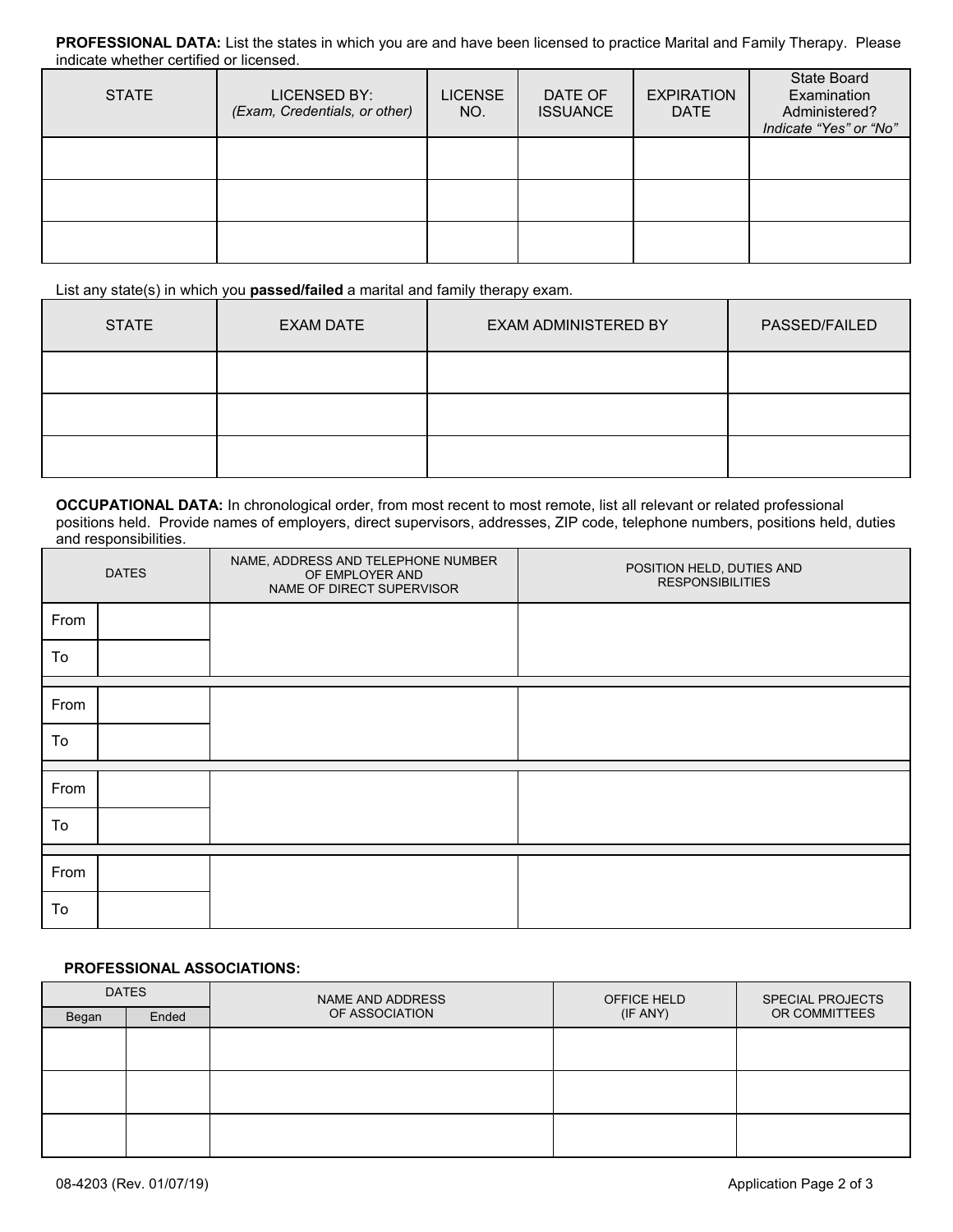**PROFESSIONAL FITNESS:** The following questions must be answered. "Yes" answers may not automatically result in license denial. If you answer "Yes" to any of the questions, please explain dates and circumstances on a separate piece of paper, signed and dated, and send any supporting documents that are applicable (court records, judgments, charging documents, etc.). **Applications submitted without the appropriate attachments will be considered incomplete and will not be processed.**

| 1. | Have you ever had a professional license denied, revoked, suspended, or otherwise restricted, conditioned or<br>limited or have you surrendered a professional license, been fined, placed on probation, reprimanded,<br>disciplined, or entered into a settlement with a licensing authority in connection with a professional license you                                                                                                                                                                                                                                             | <b>YES</b> | <b>NO</b> |
|----|-----------------------------------------------------------------------------------------------------------------------------------------------------------------------------------------------------------------------------------------------------------------------------------------------------------------------------------------------------------------------------------------------------------------------------------------------------------------------------------------------------------------------------------------------------------------------------------------|------------|-----------|
|    | have held in any jurisdiction including Alaska and including that of any military authorities or is any such action                                                                                                                                                                                                                                                                                                                                                                                                                                                                     |            |           |
| 2. | Have you ever been disciplined by any state board for any violation of the Marital and Family Therapy Practice                                                                                                                                                                                                                                                                                                                                                                                                                                                                          |            |           |
| 3. | Have you ever been the subject of an investigation by any state board or other licensing agency concerning a<br>violation or alleged violation of any state regulation, statute, or law, or any violation or alleged violation of the                                                                                                                                                                                                                                                                                                                                                   |            |           |
| 4. |                                                                                                                                                                                                                                                                                                                                                                                                                                                                                                                                                                                         |            |           |
| 5. | Have you ever been convicted of a crime or are you currently charged with committing a crime? For purposes<br>of this question, "crime" includes a misdemeanor, felony, or a military offense, including but not limited to,<br>driving under the influence (DUI) or driving while intoxicated (DWI), driving without a license, reckless driving,<br>or driving with a suspended or revoked license. "Convicted" includes having been found guilty by verdict of a<br>judge or jury, having entered a plea of guilty, nolo contendere or no contest, or having been given probation, a |            |           |
|    |                                                                                                                                                                                                                                                                                                                                                                                                                                                                                                                                                                                         |            |           |
| 6. | Within the past five years, have you been or are you addicted to, excessively used, or misused alcohol,                                                                                                                                                                                                                                                                                                                                                                                                                                                                                 |            |           |
| 7. | Within the five years immediately preceding the date of application for licensure, have you experienced or<br>been treated for, bipolar disorder, schizophrenia, paranoia, depression (except for situational or reactive                                                                                                                                                                                                                                                                                                                                                               |            |           |

BY MY SIGNATURE BELOW, I HEREBY CERTIFY that the information contained in this application is true and correct to the best of my knowledge. I further certify that all credentials supplied by me are true and correct. I understand that any false information or falsification of credentials may result in failure to obtain a license to practice as a marital and family therapist in the State of Alaska. I understand that it is a Class A misdemeanor under Alaska Statute 11.56.210 to falsify an application and commit the crime of unsworn falsification.

Further, by my signature below, I acknowledge the Board of Marital and Family Therapy has made me aware of AS 47.17.020 and my duty to comply with that statute.

| <b>SIGN HERE I</b> | <b>Signature of Applicant</b>                                  |  |  |  |  |
|--------------------|----------------------------------------------------------------|--|--|--|--|
|                    | Date:                                                          |  |  |  |  |
|                    | SUBSCRIBED AND SWORN to before me, a notary public, in and for |  |  |  |  |
|                    |                                                                |  |  |  |  |
|                    | of $\qquad \qquad .20$ .                                       |  |  |  |  |
|                    | Signature Notary Public                                        |  |  |  |  |
|                    |                                                                |  |  |  |  |
|                    |                                                                |  |  |  |  |

**WARNING:** The Board of Marital and Family Therapy may deny, suspend, or revoke the license of a person who has obtained or attempted to obtain a license to practice marital and family therapy by fraud or deceit. The person may also be subject to criminal charges for perjury or unsworn falsification. (AS 11.56.210 and AS 11.56.230).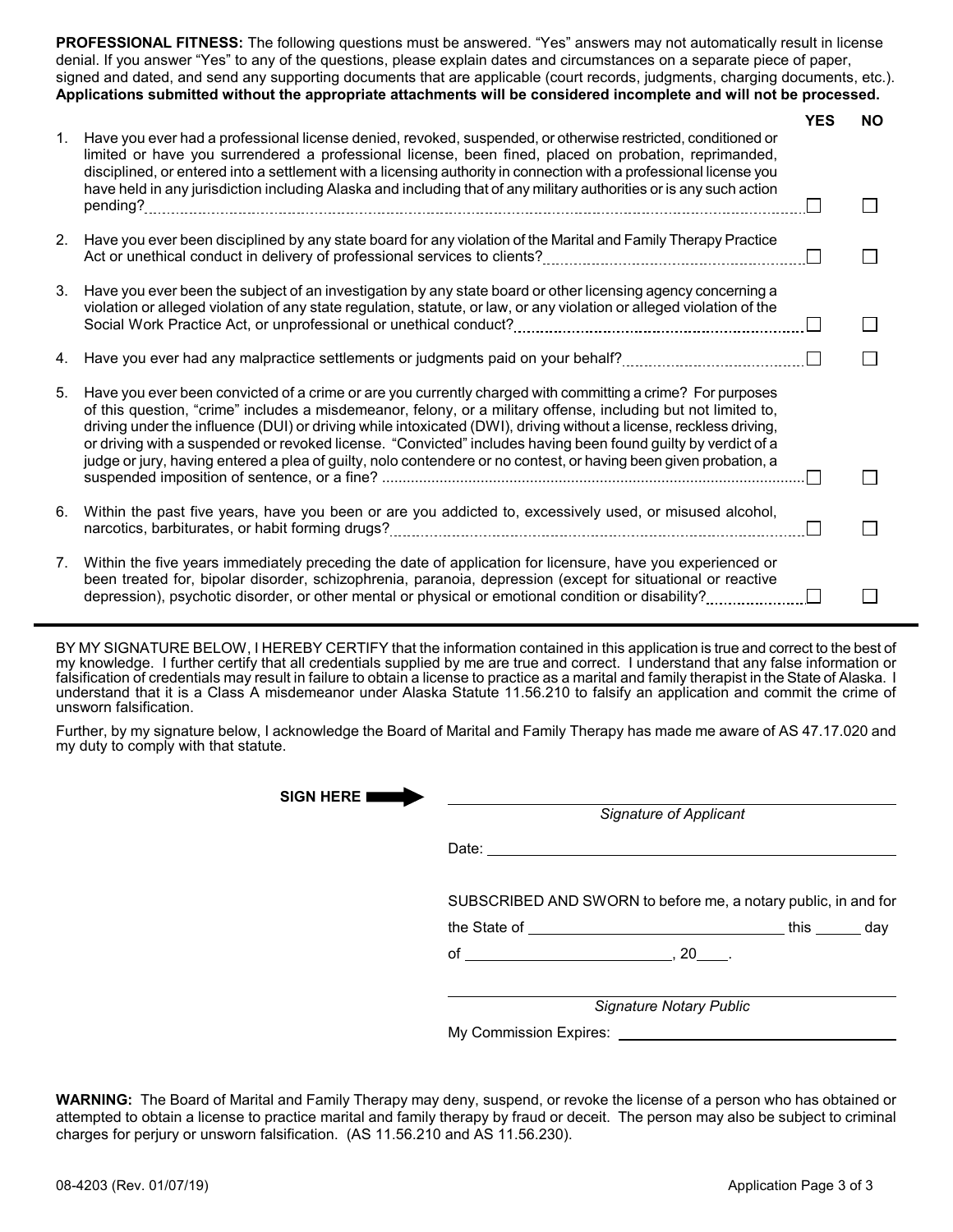

State of Alaska Department of Commerce, Community, and Economic Development Division of Corporations, Business and Professional Licensing **Alaska Board of Marital and Family Therapy** PO Box 110806 Juneau, Alaska 99811-0806 Telephone: (907) 465-2550 E-mail: license@alaska.gov

# **AUTHORIZATION FOR RELEASE OF RECORDS**

To Whom It May Concern:

I,

residing at

authorize the Alaska Division of Corporations, Business and Professional Licensing and its investigators to examine my employment, and educational records, and records pertaining to litigation, suits, judgments and/or settlements, and any law enforcement records pertaining to me and discuss them with persons having possession of them. I also expressly permit and authorize the release of any and all such records pertaining to me to the Alaska Division of Corporations, Business and Professional Licensing and its investigators.

I authorize the Division to discuss my records with persons or organizations which are considered appropriate by the Division in connection with an official investigation, and to provide copies of my records to those persons or organizations deemed appropriate by the Division.

This release also applies to any documents or records which contain information pertaining to psychiatric, drug or alcohol evaluation, diagnosis or treatment received by me and which were prepared or made in conjunction with, or under the authority or guidance of any local, state, or federal law which relates to psychiatric, drug or alcohol evaluation, diagnosis, or treatment.

I request that upon presentation of this release, or a Certified True Copy, that you provide copies of the records to the Division and/or its investigators, and/or representatives of the Office of the Attorney General of the State of Alaska.

This authorization is given expressly in connection with my application for licensure as a marital and family therapist and expires one (1) year from the date of my signature below.

I hereby release you, your organization, the Alaska Department of Commerce, Community, and Economic Development, Division of Corporations, Business and Professional Licensing and its investigators, and all others directly or indirectly involved in this matter from any liability or damage which may result from furnishing the information requested.

**SIGN HERE**

Signature of Applicant

**Date** 

**NOTE:** A photocopy reproduction of this request shall be, for all intents and purposes, as valid as the original. You may retain this form for your files.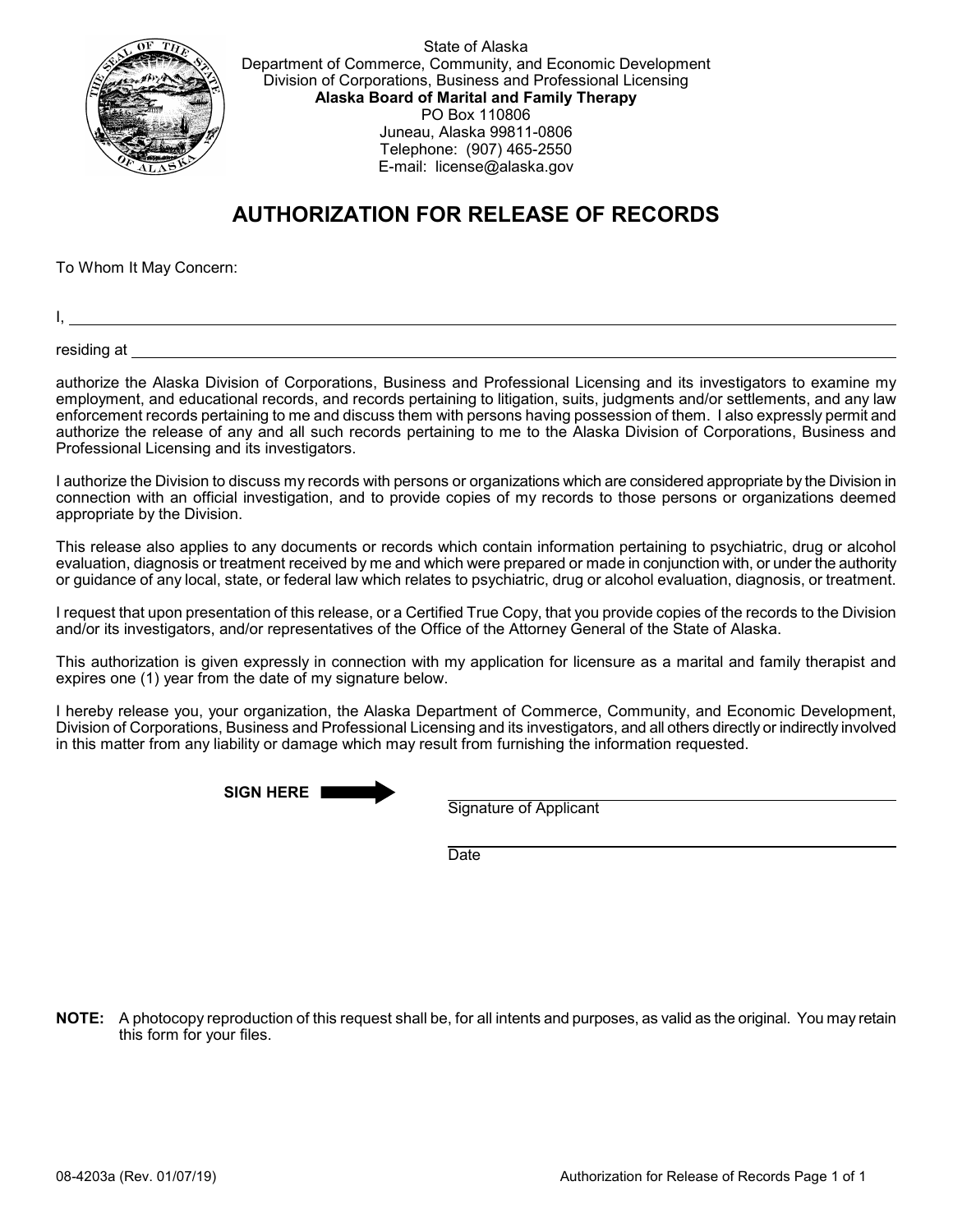

State of Alaska Department of Commerce, Community, and Economic Development Division of Corporations, Business and Professional Licensing **Alaska Board of Marital and Family Therapy** PO Box 110806 Juneau, Alaska 99811-0806 Telephone: (907) 465-2550 E-mail: license@alaska.gov

# **VERIFICATION OF LICENSURE**

**Instructions to the Applicant**: Please complete Part I below and forward a copy of this form to **all** states, territories, or other countries' licensing jurisdictions where you have **ever** been licensed. Copy this form as needed. Please type or print legibly.

# **PART I**

| Full Name (Last, First, Middle) |      |       | Date of Birth (MM/DD/YYYY) |
|---------------------------------|------|-------|----------------------------|
| <b>Mailing Address</b>          | City | State | Zip                        |
| Name at Time License Issued     |      |       | License No.                |
| Signature of Applicant          |      |       | Date of Signature          |

# **FOLLOWING TO BE COMPLETED BY STATE BOARD OR OTHER LICENSING JURISDICTION ONLY**

**Instructions to the licensing agency:** Please complete Part II below for the licensee identified above and return this document directly to the Alaska Board of Marital and Family Therapy.

# **PART II**

| <b>LICENSING JURISDICTION:</b>                          | <b>LICENSE NUMBER:</b>         |
|---------------------------------------------------------|--------------------------------|
| <b>INITIAL ISSUE DATE:</b>                              | <b>EXPIRATION DATE:</b>        |
| <b>BASIS OF LICENSURE:</b><br>(Exam, Credentials, etc.) | <b>CURRENT LICENSE STATUS:</b> |

| 1. | Has this applicant ever been the subject of an investigation by a licensing or disciplinary                                                                                                    | l No | l Yes |
|----|------------------------------------------------------------------------------------------------------------------------------------------------------------------------------------------------|------|-------|
| 2. |                                                                                                                                                                                                | ⊟ No | l Yes |
|    | 3. Have formal disciplinary proceedings been initiated against this applicant or the applicant's<br>license by a licensing or disciplinary authority in your state or jurisdiction?            | ⊟ No | Yes   |
|    |                                                                                                                                                                                                | ∣No  | l Yes |
| 5. | Has this applicant's license ever been suspended, revoked, disciplined, restricted, warned,<br>placed on probation, or in any other manner limited by a licensing or disciplinary authority in |      |       |
|    |                                                                                                                                                                                                | ∣No  | Yes   |
|    | 6. To your knowledge, is there any derogatory information regarding this applicant?                                                                                                            | l No | Yes   |

*(Board Seal)*

Signature Date Date

Printed Name Title

Phone Number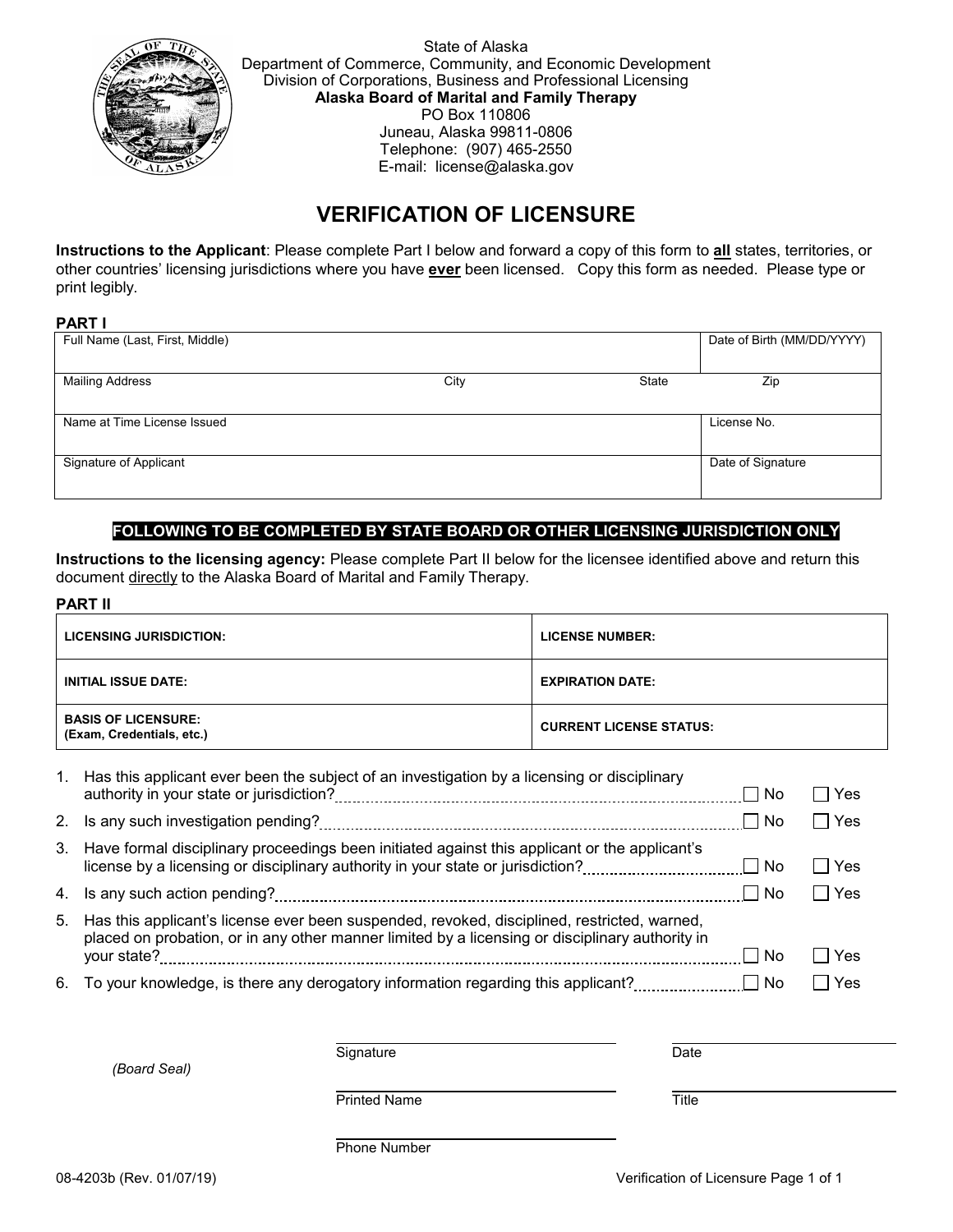### STATE OF ALASKA BOARD OF MARITAL AND FAMILY THERAPY

# **VERIFICATION OF APPROVED CLINICAL CONTACT HOURS**

Dear Supervisor:

| I am applying for licensure in the State of Alaska as a marital and family therapist. My application shows that I worked under |  |
|--------------------------------------------------------------------------------------------------------------------------------|--|
| your supervision from                                                                                                          |  |
|                                                                                                                                |  |

I am required to provide evidence of this supervised work to the Alaska Board of Marital and Family Therapy. Please provide the information required directly to the State of Alaska at the address shown below. Thank you for your assistance.

> Board of Marital and Family Therapy PO Box 110806, Juneau, Alaska 99811-0806

| <b>PLEASE DO NOT DETACH</b>                                                                                                                                                                                                                                                                                   |  |
|---------------------------------------------------------------------------------------------------------------------------------------------------------------------------------------------------------------------------------------------------------------------------------------------------------------|--|
| The information below must be completed by the supervisor; it may not be completed by the applicant. The 200 hours of<br>individual and group supervision must be provided by a person who is an Alaskan Board of Marital and Family Therapy<br>Approved Supervisor. AS 08.63.120.                            |  |
| License Type: _______________<br>State of Issuance: ___________<br>License Number: _____________________                                                                                                                                                                                                      |  |
|                                                                                                                                                                                                                                                                                                               |  |
| (Name of Applicant)                                                                                                                                                                                                                                                                                           |  |
|                                                                                                                                                                                                                                                                                                               |  |
| (Name of Institution/Professional Clinic, etc.)                                                                                                                                                                                                                                                               |  |
|                                                                                                                                                                                                                                                                                                               |  |
| Total hours of direct clinical contact with couples and families was _____________ hours.                                                                                                                                                                                                                     |  |
| Total hours of individual supervision provided by you to this applicant during this period was ___________ hours.                                                                                                                                                                                             |  |
| Total hours of group supervision provided by you to this applicant during this period was ________________ hours.                                                                                                                                                                                             |  |
| The State of Alaska believes a license to practice marital and family therapy carries important responsibilities. Please<br>comment, as supervisor, on the applicant's qualifications, abilities, character, etc., which involve use of marital and family<br>therapy as defined in AS $08.63.900(5)(A)(B)$ . |  |
|                                                                                                                                                                                                                                                                                                               |  |
|                                                                                                                                                                                                                                                                                                               |  |
|                                                                                                                                                                                                                                                                                                               |  |
|                                                                                                                                                                                                                                                                                                               |  |
|                                                                                                                                                                                                                                                                                                               |  |
|                                                                                                                                                                                                                                                                                                               |  |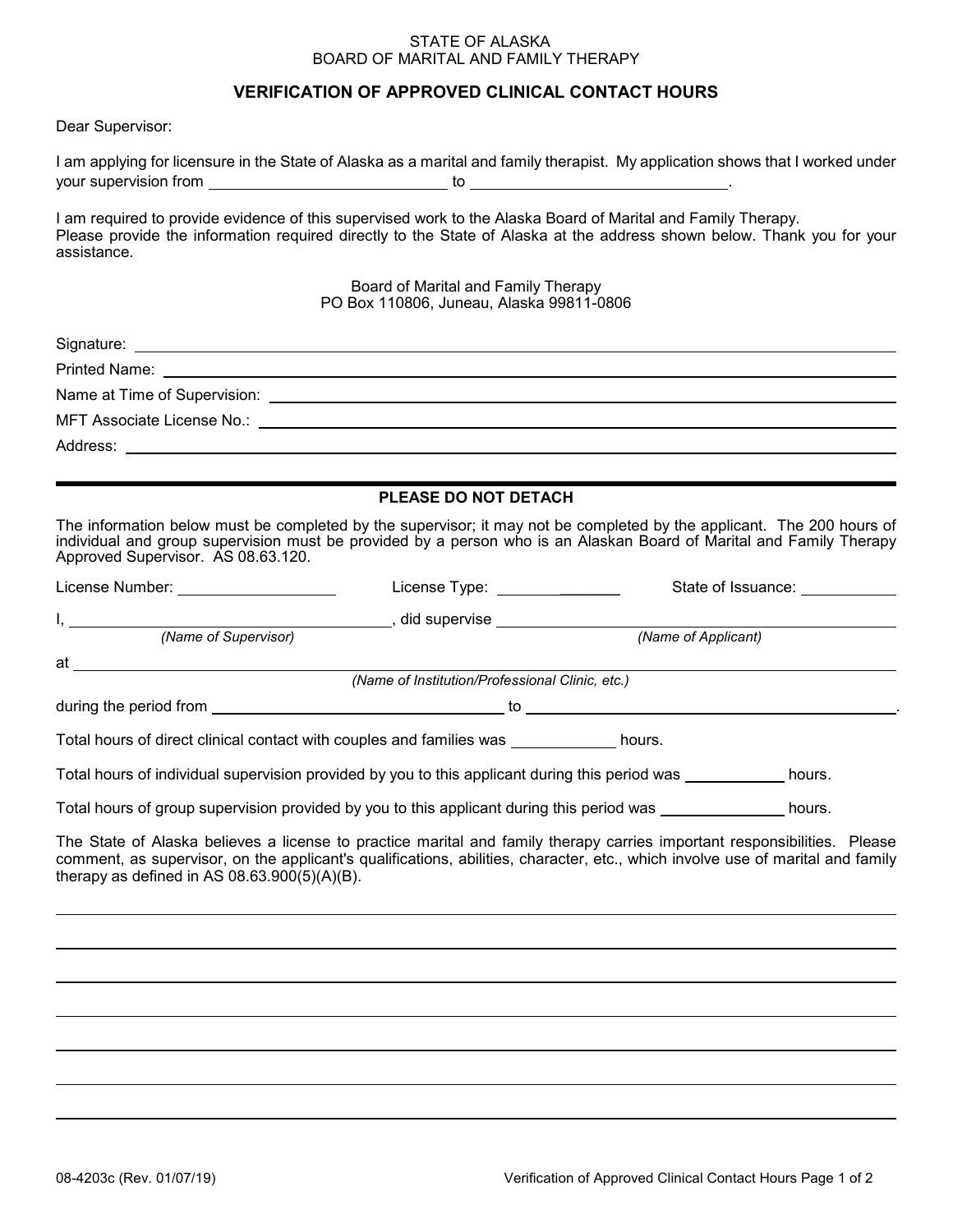|    | In order that the Board of Marital and Family Therapy has sufficient information to adequately assess the applicant's<br>qualifications, please comment on the following: |                          |            |           |
|----|---------------------------------------------------------------------------------------------------------------------------------------------------------------------------|--------------------------|------------|-----------|
|    |                                                                                                                                                                           |                          | <b>YES</b> | <b>NO</b> |
|    |                                                                                                                                                                           |                          | $\Box$     |           |
| 2. | To your knowledge, within the last five years, has the applicant been addicted to or excessively                                                                          |                          |            |           |
| 3. | To your knowledge, has the applicant had any malpractice judgments brought against him/her?                                                                               |                          |            |           |
| 4. | To your knowledge, has the applicant violated the ethical standards for providers of marital and                                                                          |                          |            |           |
|    | 5. To your knowledge, has the applicant misrepresented his or her professional qualifications?                                                                            |                          | $\Box$     |           |
| 6. | To your knowledge, has the applicant been practicing marital and family therapy services without a                                                                        |                          |            |           |
| 7. |                                                                                                                                                                           |                          |            |           |
|    | 8. At any time during your supervision of this applicant, were restrictions placed on the applicant?<br>If so, please explain on a separate sheet.                        |                          |            |           |
|    | 9. Would you evaluate his/her technical knowledge and practical experience to be                                                                                          |                          |            |           |
|    | $\Box$ Excellent<br>$\Box$ Very Good<br>$\Box$ Fair                                                                                                                       | $\Box$ Needs Improvement |            |           |
|    |                                                                                                                                                                           |                          |            |           |
|    |                                                                                                                                                                           |                          |            |           |
|    |                                                                                                                                                                           |                          |            |           |
|    |                                                                                                                                                                           |                          |            |           |
|    |                                                                                                                                                                           |                          |            |           |
|    | 11. Any further comments the board might consider in reviewing this applicant:                                                                                            |                          |            |           |
|    | I hereby certify that the information is true and complete to the best of my knowledge.                                                                                   |                          |            |           |
|    |                                                                                                                                                                           |                          |            |           |
|    |                                                                                                                                                                           |                          |            |           |
|    |                                                                                                                                                                           | Signature                |            |           |
|    |                                                                                                                                                                           | <b>Printed Name</b>      |            |           |
|    |                                                                                                                                                                           |                          |            |           |
|    |                                                                                                                                                                           |                          |            |           |
|    |                                                                                                                                                                           |                          |            |           |
|    |                                                                                                                                                                           |                          |            |           |
|    | Subscribed and sworn before me a Notary Public in and for the State of ________________________, this _______ day                                                         |                          |            |           |
|    |                                                                                                                                                                           |                          |            |           |
|    |                                                                                                                                                                           |                          |            |           |
|    | <b>NOTARY SEAL</b>                                                                                                                                                        | <b>Notary Public</b>     |            |           |
|    |                                                                                                                                                                           |                          |            |           |
|    | Please return completed form to:                                                                                                                                          |                          |            |           |
|    | Board of Marital and Family Therapy<br>PO Box 110806                                                                                                                      |                          |            |           |
|    | Juneau, AK 99811-0806                                                                                                                                                     |                          |            |           |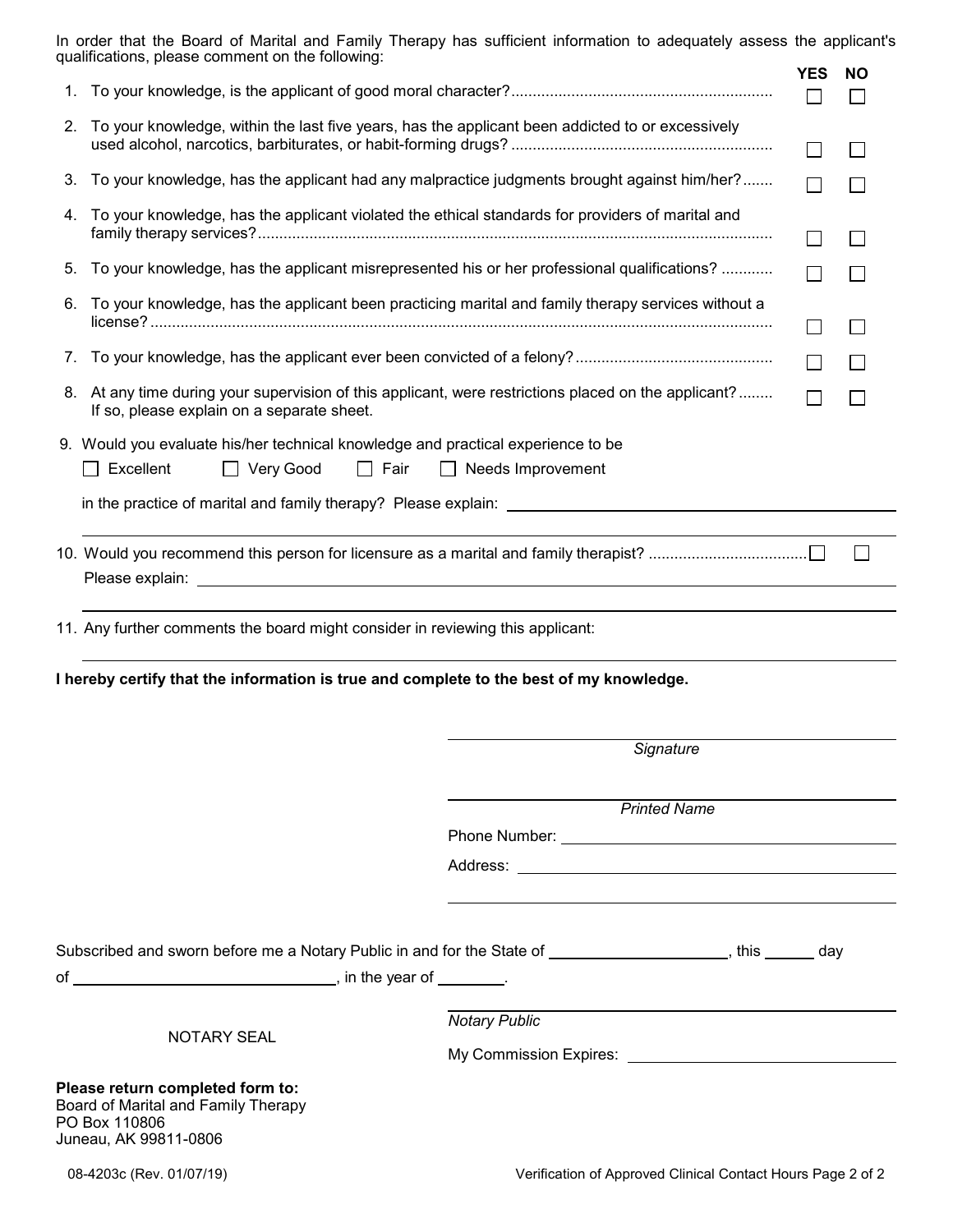### STATE OF ALASKA BOARD OF MARITAL AND FAMILY THERAPY

# **EDUCATION COURSE WORK CHECK SHEET**

Dear Applicant:

To assist the board in its review of your course work, complete the following form and return it with your application. Thank you for your assistance in this matter.

| NAME OF APPLICANT:           |               |
|------------------------------|---------------|
| UNIVERSITY/COLLEGE ATTENDED: |               |
| TYPE OF DEGREE:              | DATE GRANTED: |

# **COURSE OF STUDY**

Indicate below where and how you obtained the following graduate educational experience. **Do not list a course under more than one category.** If the course content is not self-evident in the title, attach a separate description.

(a) **MARITAL AND FAMILY THERAPY THEORY** (Three courses or nine semester or 12 quarter hours)

Courses that meet this requirement are informative of systems theory and other theoretical approaches to marital and family therapy. Courses taught in this area must enable students to think systemically about human issues by focusing on the systems paradigm to conceptualize and distinguish the critical epistemological issues in marital and family therapy. This area must provide a substantive understanding of the major models of system change and the principles and techniques evolving from each model. This comprehensive survey of the major models of system change will include, but are not limited to; structural, strategic, intergenerational, contextual, behavioral, experiential, and systemic. This section of the qualifications must also address the applied aspects of marital and family therapy practice, including the range of techniques associated with each orientation; indications and contraindications for utilizing specific techniques; development of a rationale for intervention; and the role of the therapist.

This area must also focus on two major interdependent components; diagnosis/assessment and treatment processes within the context of marital and family systems. Treatment processes must be offered for specific problems, including, but not limited to loss and bereavement, intense stress, substance abuse, suicide, incest, violence, sexual dysfunctions, divorce, and remarriage.

Any course work in this category which exceeds the required nine semester or twelve quarter hours may be applied toward meeting the requirements for family studies.

| <b>INSTITUTION</b> | <b>COURSE ID</b> | <b>FULL COURSE TITLE</b> | <b>TERM</b> | <b>CREDIT</b><br><b>HOURS</b> |                      |
|--------------------|------------------|--------------------------|-------------|-------------------------------|----------------------|
|                    |                  |                          |             |                               | Semester<br>Quarter  |
|                    |                  |                          |             |                               | Semester<br>Quarter  |
|                    |                  |                          |             |                               | Semester<br>∏Quarter |
|                    |                  |                          |             |                               | Semester<br>∏Quarter |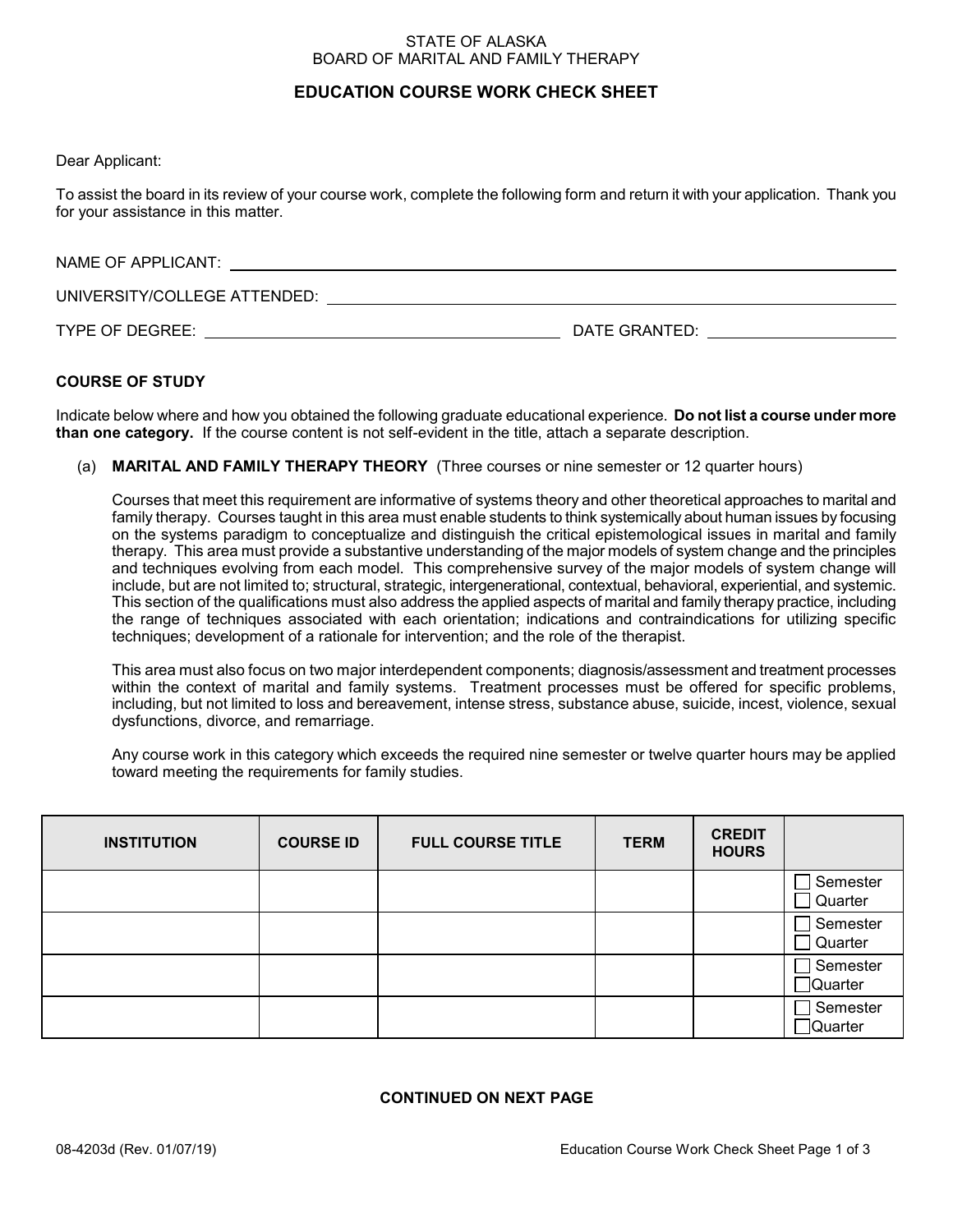### (b) **MARITAL AND FAMILY STUDIES** (Three courses or nine semester or 12 quarter hours)

Courses that meet this requirement are informative of the broad dimensions of marriage and/or family and include such courses as marriage and family relations, family sociology, marriage, family and work relationships, or other such related topics in which marriage and the nature of the family and its functions are clearly evident in the course content.

| <b>INSTITUTION</b> | <b>COURSE ID</b> | <b>FULL COURSE TITLE</b> | <b>TERM</b> | <b>CREDIT</b><br><b>HOURS</b> |                            |
|--------------------|------------------|--------------------------|-------------|-------------------------------|----------------------------|
|                    |                  |                          |             |                               | Semester<br>$\Box$ Quarter |
|                    |                  |                          |             |                               | Semester<br>$\Box$ Quarter |
|                    |                  |                          |             |                               | Semester<br>Quarter        |
|                    |                  |                          |             |                               | Semester<br>Quarter        |

# (c) **HUMAN DEVELOPMENT** (Three courses or nine semester or 12 quarter hours)

Courses that meet this requirement focus on the complex developmental relationships among individuals in the family. Individual-orientation and family/couple life cycle content must stress the interface between the interpersonal and the intrapersonal.

| <b>INSTITUTION</b> | <b>COURSE ID</b> | <b>FULL COURSE TITLE</b> | <b>TERM</b> | <b>CREDIT</b><br><b>HOURS</b> |                     |
|--------------------|------------------|--------------------------|-------------|-------------------------------|---------------------|
|                    |                  |                          |             |                               | Semester<br>Quarter |
|                    |                  |                          |             |                               | Semester<br>Quarter |
|                    |                  |                          |             |                               | Semester<br>Quarter |
|                    |                  |                          |             |                               | Semester<br>Quarter |

# (d) **PROFESSIONAL STUDIES OR PROFESSIONAL ETHICS AND LAW** (One course or three semester or four quarter hours)

Areas of study must include professional socialization and the role of professional organizations; licensure and certification; legal responsibilities, and liabilities of clinical practice and research; family law (state and federal); confidentiality issues; the marital and family therapy Code of Ethics, and interprofessional cooperation. The content of course work should be specific to the practice and profession of marital and family therapy.

| <b>INSTITUTION</b> | <b>COURSE ID</b> | <b>FULL COURSE TITLE</b> | <b>TERM</b> | <b>CREDIT</b><br><b>HOURS</b> |                     |
|--------------------|------------------|--------------------------|-------------|-------------------------------|---------------------|
|                    |                  |                          |             |                               | Semester<br>Quarter |
|                    |                  |                          |             |                               | Semester<br>Quarter |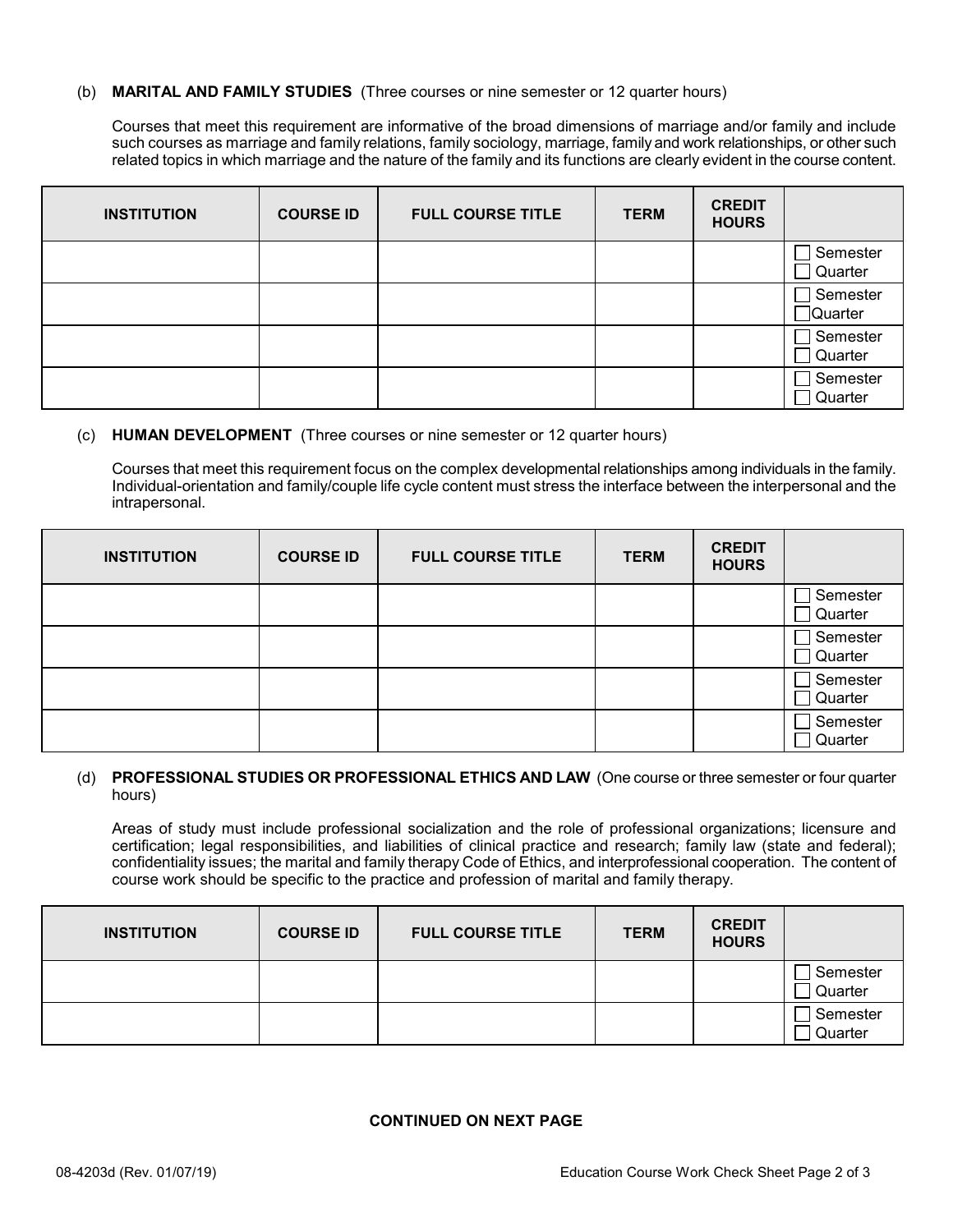### (e) **RESEARCH** (One course or three semester or four quarter hours)

Emphasis in this area is on understanding research methodology and data analysis, developing computer research skills, and learning to evaluate critically professional research reports relevant to marital and family therapy.

| <b>INSTITUTION</b> | <b>COURSE ID</b> | <b>FULL COURSE TITLE</b> | <b>TERM</b> | <b>CREDIT</b><br><b>HOURS</b> |                      |
|--------------------|------------------|--------------------------|-------------|-------------------------------|----------------------|
|                    |                  |                          |             |                               | Semester<br>Quarter  |
|                    |                  |                          |             |                               | Semester<br>]Quarter |

# (f) **SUPERVISED CLINICAL PRACTICE** (One year)

Direct clinical work with couples and families must have been a part of a graduate degree or completed through a supervised clinical practicum in marital and family therapy obtained subsequent to the granting of a degree in an equivalent course of study. This one-year requirement includes nine semester or twelve quarter hours or approximately 15 hours per week for one year. Direct client contact is face-to-face (therapist and client) therapeutic intervention. The balance of time was to be spent in supervision, record keeping, and participation in other clinical activities of the agency or practice.

| <b>INSTITUTION</b> | <b>COURSE ID</b> | <b>FULL COURSE TITLE</b> | <b>TERM</b> | <b>CREDIT</b><br><b>HOURS</b> |                               |
|--------------------|------------------|--------------------------|-------------|-------------------------------|-------------------------------|
|                    |                  |                          |             |                               | Semester<br>Quarter           |
|                    |                  |                          |             |                               | Semester<br>Quarter           |
|                    |                  |                          |             |                               | Semester<br>$\Box$ Quarter    |
|                    |                  |                          |             |                               | Semester<br>$\exists$ Quarter |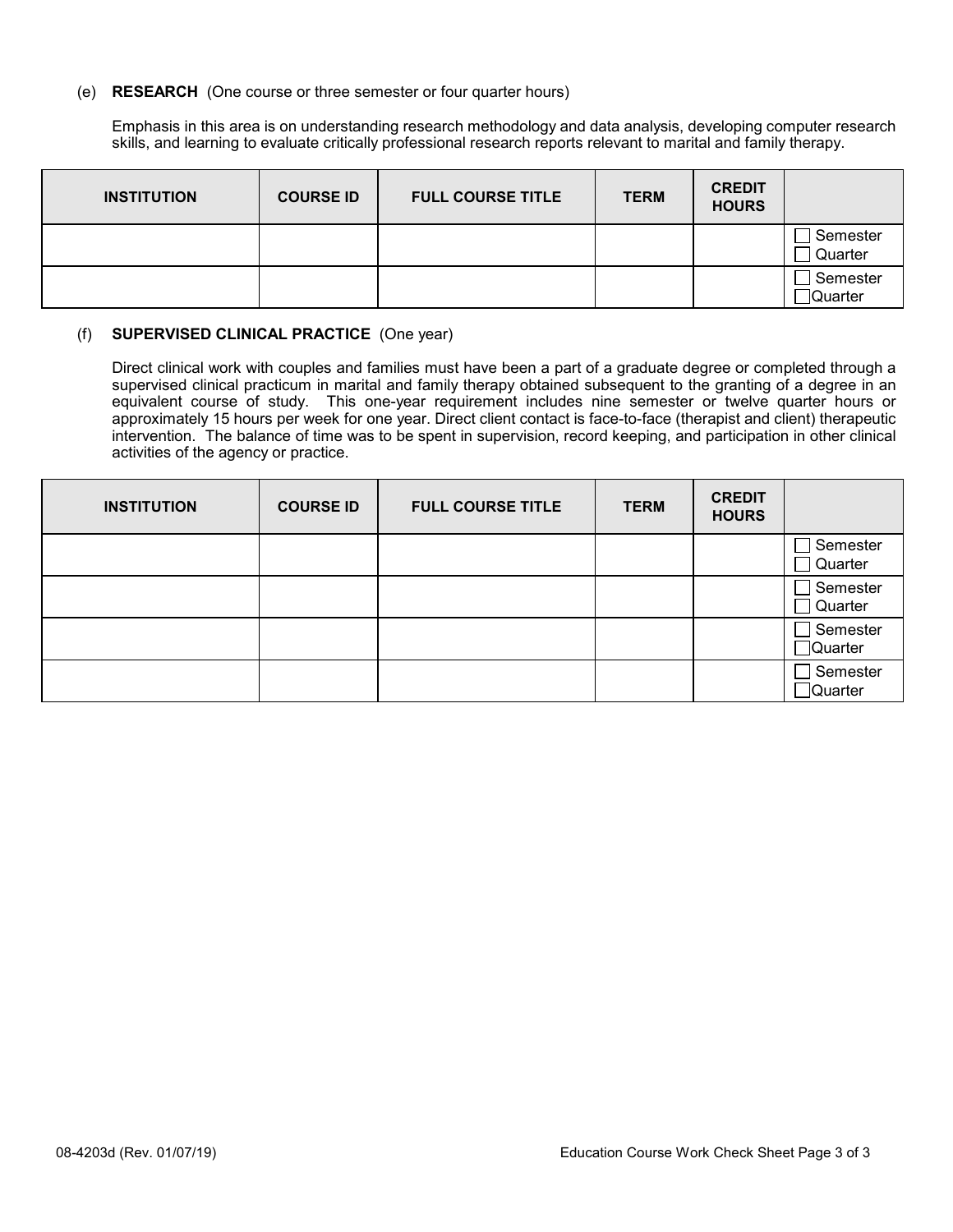### STATE OF ALASKA BOARD OF MARITAL AND FAMILY THERAPY

# **SUBSTITUTION OF POST-DEGREE COURSE(S) WORK CHECK SHEET**

(ONLY TO BE COMPLETED BY EXAMINATION APPLICANTS)

Dear Applicant:

The board will, in its discretion, accept post-degree courses or practice to satisfy the course of study requirements in AS 08.63.100(a)(3) (B)(i-vi). *See* 12 AAC 19.120

# **MARITAL AND FAMILY THERAPY THEORY**

Courses that meet this requirement are informative of systems theory and other theoretical approaches to marital and family therapy. Courses taught in this area must enable students to think systemically about human issues by focusing on the systems paradigm to conceptualize and distinguish the critical epistemological issues in marital and family therapy. This area must provide a substantive understanding of the major models of system change and the principles and techniques evolving from each model. This comprehensive survey of the major models of system change will include, but are not limited to; structural, strategic, intergenerational, contextual, behavioral, experiential, and systemic. This section of the qualifications must also address the applied aspects of marital and family therapy practice, including the range or techniques associated with each orientation; indications and contraindications for utilizing specific techniques; development of a rationale for intervention; and the role of the therapist.

This area must also focus on two major interdependent components; diagnosis/assessment and treatment processes within the context of marital and family systems. Treatment processes must be offered for specific problems, including, but not limited to loss and bereavement, intense stress, substance abuse, suicide, incest, violence, sexual dysfunctions, divorce, and remarriage.

Any course work in this category which exceeds the required nine semester or twelve quarter hours may be applied toward meeting the requirements for family studies.

| <b>INSTITUTION</b> | <b>COURSE ID</b> | <b>FULL COURSE TITLE</b> | TERM/<br><b>PRACTICE</b><br><b>DATES</b> | <b>CREDIT</b><br><b>HOURS</b> |                     |
|--------------------|------------------|--------------------------|------------------------------------------|-------------------------------|---------------------|
|                    |                  |                          |                                          |                               | Semester<br>Quarter |
|                    |                  |                          |                                          |                               | Semester<br>Quarter |
|                    |                  |                          |                                          |                               | Semester<br>Quarter |

# **MARITAL AND FAMILY STUDIES**

Courses that meet this requirement are informative of the broad dimensions of marriage and/or family and includes such courses as marriage and family relations, family sociology, marriage, family and work relationships, or other such related topics in which marriage and the nature of the family and its functions are clearly evident in the course content.

| <b>INSTITUTION</b> | <b>COURSE ID</b> | <b>FULL COURSE TITLE</b> | TERM/<br><b>PRACTICE</b><br><b>DATES</b> | <b>CREDIT</b><br><b>HOURS</b> |                     |
|--------------------|------------------|--------------------------|------------------------------------------|-------------------------------|---------------------|
|                    |                  |                          |                                          |                               | Semester<br>Quarter |
|                    |                  |                          |                                          |                               | Semester<br>Quarter |
|                    |                  |                          |                                          |                               | Semester<br>Quarter |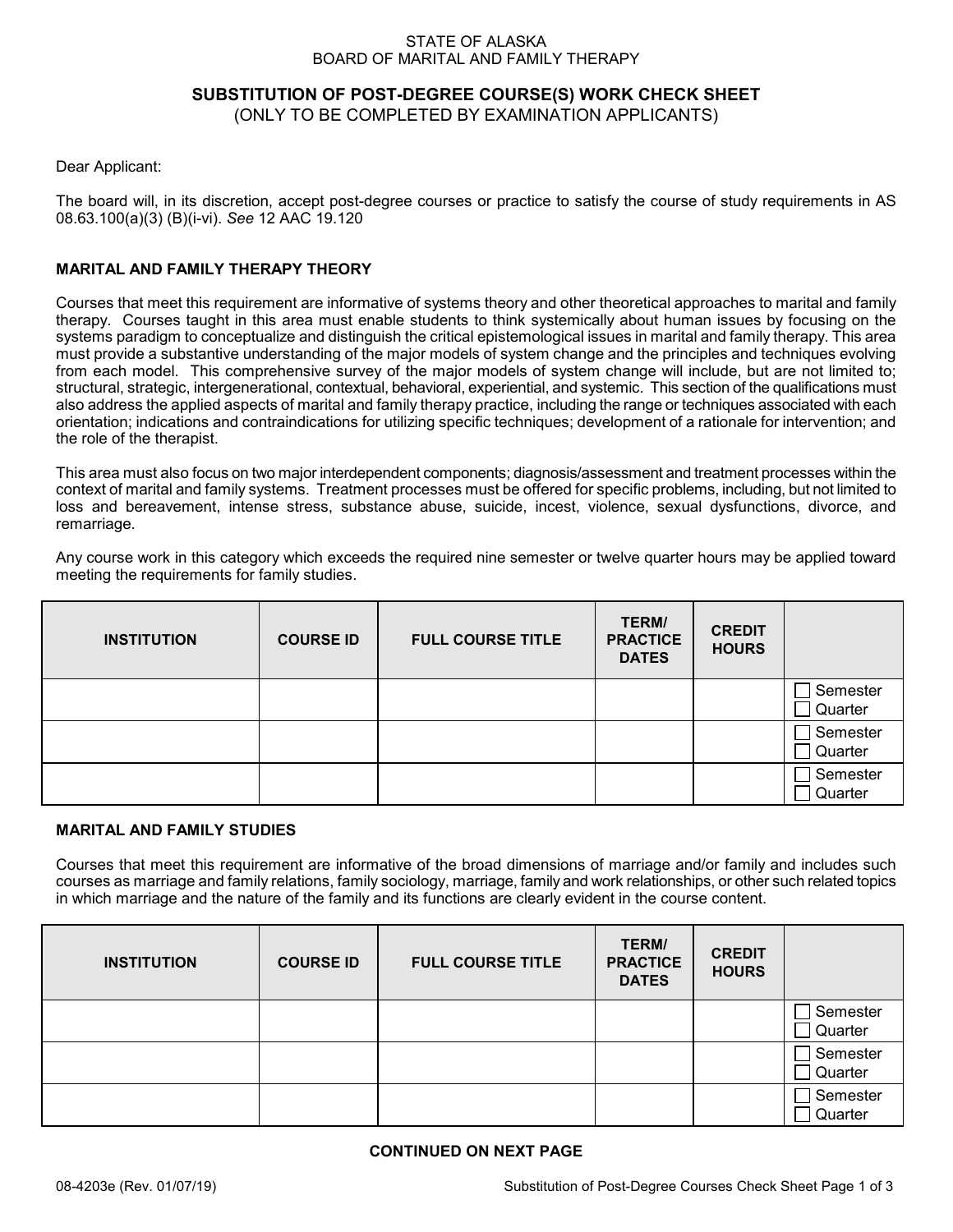# **HUMAN DEVELOPMENT**

Courses that meet this requirement focus on the complex developmental relationships among individuals in the family. Individual-orientation and family/couple life cycle content must stress the interface between the interpersonal and the intrapersonal.

| <b>INSTITUTION</b> | <b>COURSE ID</b> | <b>FULL COURSE TITLE</b> | TERM/<br><b>PRACTICE</b><br><b>DATES</b> | <b>CREDIT</b><br><b>HOURS</b> |                     |
|--------------------|------------------|--------------------------|------------------------------------------|-------------------------------|---------------------|
|                    |                  |                          |                                          |                               | Semester<br>Quarter |
|                    |                  |                          |                                          |                               | Semester<br>Quarter |
|                    |                  |                          |                                          |                               | Semester<br>Quarter |

# **PROFESSIONAL STUDIES OR PROFESSIONAL ETHICS AND LAW**

Areas of study must include professional socialization and the role of professional organizations; licensure and certification; legal responsibilities, and liabilities of clinical practice and research; family law (state and federal); confidentiality issues; the marital and family therapy Code of Ethics, and interprofessional cooperation. The content of course work should be specific to the practice and profession of marital and family therapy.

| <b>INSTITUTION</b> | <b>COURSE ID</b> | <b>FULL COURSE TITLE</b> | TERM/<br><b>PRACTICE</b><br><b>DATES</b> | <b>CREDIT</b><br><b>HOURS</b> |                     |
|--------------------|------------------|--------------------------|------------------------------------------|-------------------------------|---------------------|
|                    |                  |                          |                                          |                               | Semester<br>Quarter |
|                    |                  |                          |                                          |                               | Semester<br>Quarter |
|                    |                  |                          |                                          |                               | Semester<br>Quarter |

#### **RESEARCH**

Emphasis in this area is on understanding research methodology and data analysis, developing computer research skills, and learning to evaluate critically professional research reports relevant to marital and family therapy.

| <b>INSTITUTION</b> | <b>COURSE ID</b> | <b>FULL COURSE TITLE</b> | TERM/<br><b>PRACTICE</b><br><b>DATES</b> | <b>CREDIT</b><br><b>HOURS</b> |                               |
|--------------------|------------------|--------------------------|------------------------------------------|-------------------------------|-------------------------------|
|                    |                  |                          |                                          |                               | Semester<br>Quarter           |
|                    |                  |                          |                                          |                               | $\exists$ Semester<br>Quarter |
|                    |                  |                          |                                          |                               | Semester<br>Quarter           |